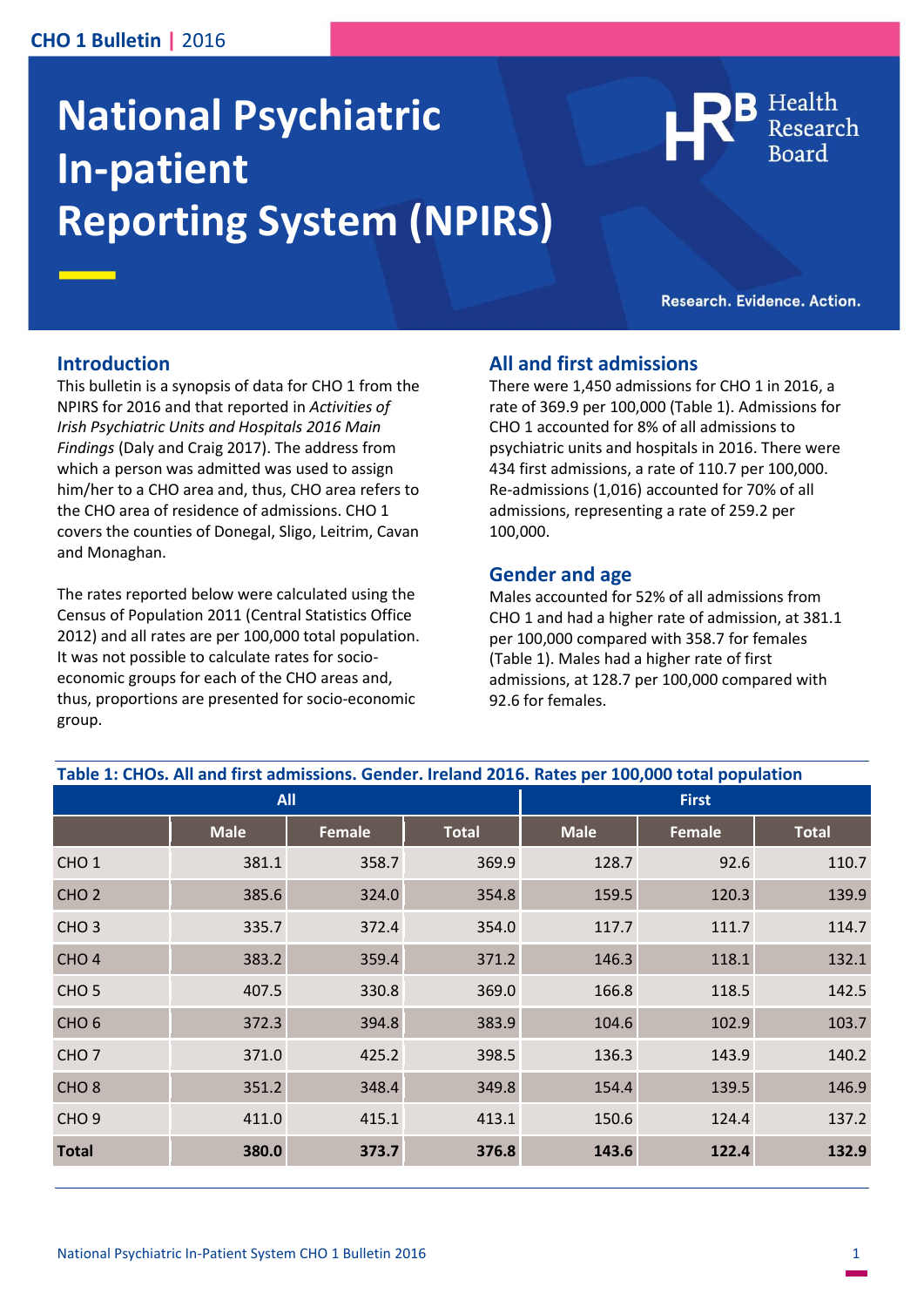# **CHO 1 Bulletin |** 2016

The 20–24 year age group had the highest rate of all admissions for CHO 1, at 674.7 per 100,000, followed by the 18–19 year age group, at 630.8, and the 55–64 year age group, at 519.2. The 75 year and over age group had the lowest rate of all admissions, at 286.0 per 100,000.

The 18–19 year age group had the highest rate of first admissions in CHO 1, at 352.8 per 100,000, followed by the 20–24 year age group, at 295.4, and the 25–34 year age group, at 167.9. The 75 year and over age group had the lowest rate of first admissions, at 91.0.

Age groups were condensed into two groups: under 45 years and 45 years and over. The 45 year and over age group had the highest rate of admissions in all CHO areas, with rates ranging from 642.6 per 100,000 in CHO 7 to 431.2 in CHO 2 (Figure 1). The rate of admission for the 45 year and over group in CHO 6 (574.4), CHO 7 (642.6) and CHO 8 (531.8) was over twice that of the under 45 year group for those areas.

## **Marital status**

Single persons accounted for over half of all (60%) and half of first admissions (58%) for CHO 1; married persons accounted for 23% of all and 27% of first admissions; widowed persons accounted for 3% of all and 2% of first admissions and divorced persons accounted for 3% of all and almost 3% of first admissions.

#### **Socio-economic group**

Eleven per cent of all admissions had non-manual occupations, 7% were lower professionals, 5% were semi-skilled and 4% were manual skilled. However, it is worth noting that 61% of returns for CHO 1 did not specify an occupation, making assignment to a socioeconomic group impossible. Proportions for first admissions were somewhat similar.

### **Diagnosis**

Depressive disorders accounted for almost 25% of all admissions and 33% of first admissions for CHO 1; schizophrenia accounted for 22% of all and 12% of first admissions; and alcoholic disorders accounted for 11% of all and 12% of first admissions.

All and first admission rates in CHO 1 were highest for depressive disorders, at 90.6 (Figure 2) and 36.2 per 100,000, respectively. Schizophrenia had the second-highest rate of all admissions in CHO 1, at 80.4, followed by alcoholic disorders, at 40.8 and mania, at 39.5. Neuroses had the second-highest rate of first admissions in CHO 1, at 16.8 per 100,000, followed by alcoholic disorders, at 13.5.



#### **Figure 1: All admissions by age category by CHO area. Ireland 2016. Rates per 100,000 total population**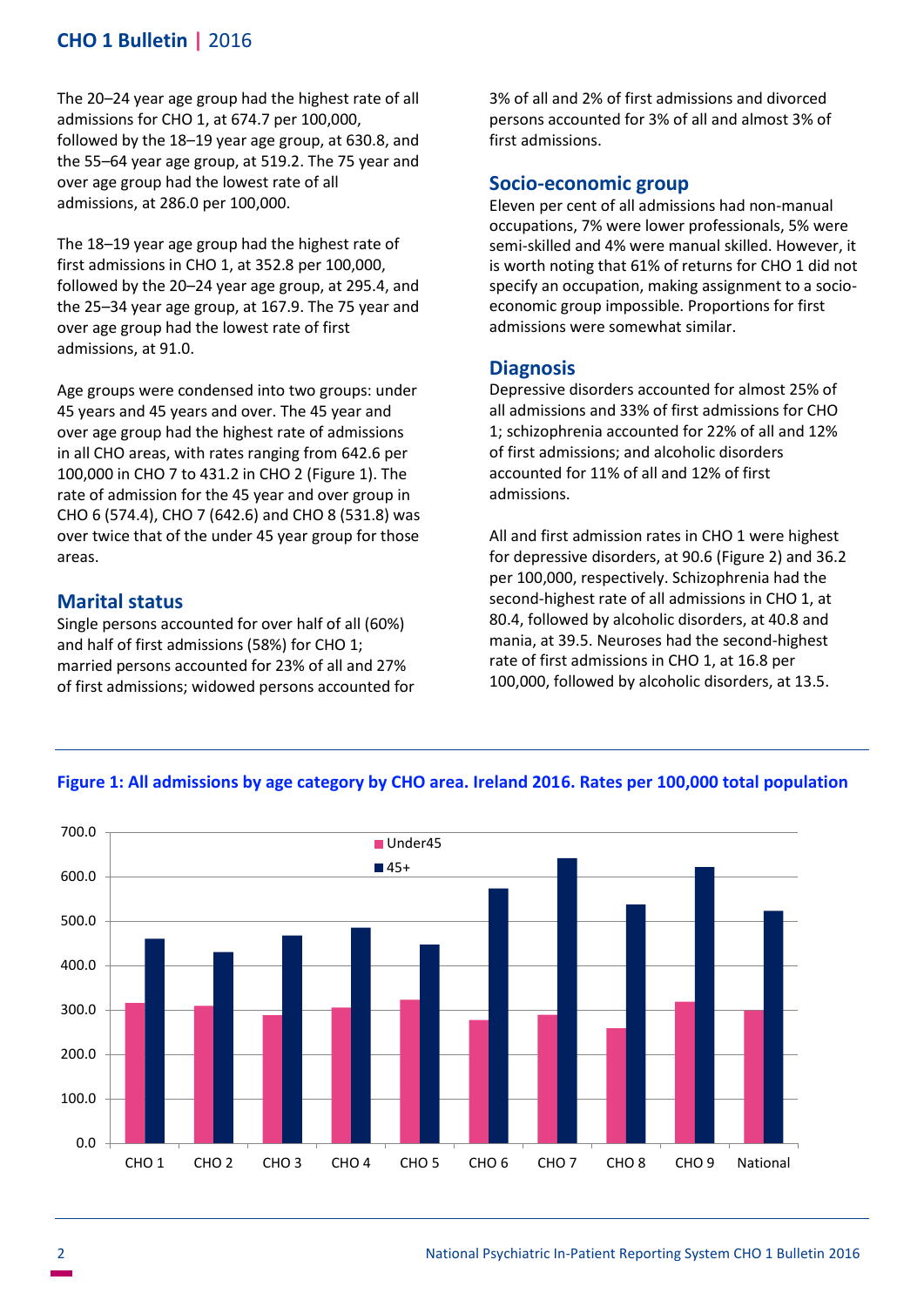## **Legal status**

Involuntary admissions accounted for 12% of all and 12% of first admissions for CHO 1. The rate of all involuntary admissions in CHO 1 was 43.4, the thirdlowest amongst all CHO areas, while that for first admissions was 13.0 per 100,000, the lowest rate amongst all CHO areas (Figure 3).

## **Hospital type**

Sixty-one per cent of admissions for CHO 1 were to general hospital psychiatric units, 28% were to psychiatric hospitals/continuing care units and almost 11% were to independent/private and private charitable centres.

## **Discharges**

There were 1,472 discharges (1,465 discharges and 7 deaths) for CHO 1 in 2016. Over one-third (37%) of discharges occurred within one week of admission, almost 22% occurred within one to two weeks and 17% occurred within two to four weeks of admission. Ninety-five per cent of discharges occurred within three months of admission. This is similar to the pattern observed nationally.

Discharges for CHO 1 accounted for 8.5% of all discharges and 8% of all in-patient days. The average length of stay for all discharges for CHO 1 was 52.4 days (median 10 days) (Figure 4). This compares with the national average of 57.7 days (median 15 days).

When discharges with a length of stay of one year or more were excluded, discharges for CHO 1 accounted for almost 9% of discharges and 7% of in-patient days. The average length of stay for discharges, excluding those with a length of stay of one year or more, was 22.9 days (median 10 days), the shortest average length of stay for all CHO areas (excluding nonresidents).

#### **References**

Central Statistics Office (2012) Census of Population 2011, www.cso.ie. Daly A and Craig S (2017) *Activities of Irish Psychiatric Units and Hospitals 2016*. HRB Statistics Series 35. Dublin: Health Research Board.

## 0.0 20.0 40.0 60.0 80.0 100.0 120.0 140.0 160.0 CHO 1 CHO 2 CHO 3 CHO 4 CHO 5 CHO 6 CHO 7 CHO 8 CHO 9 National **Alcoholic Disorders Schizophrenia** Depressive Disorders Mania

# **Figure 2: Admissions for selected diagnostic groups by CHO area. Ireland 2016. Rates per 100,000 total population**